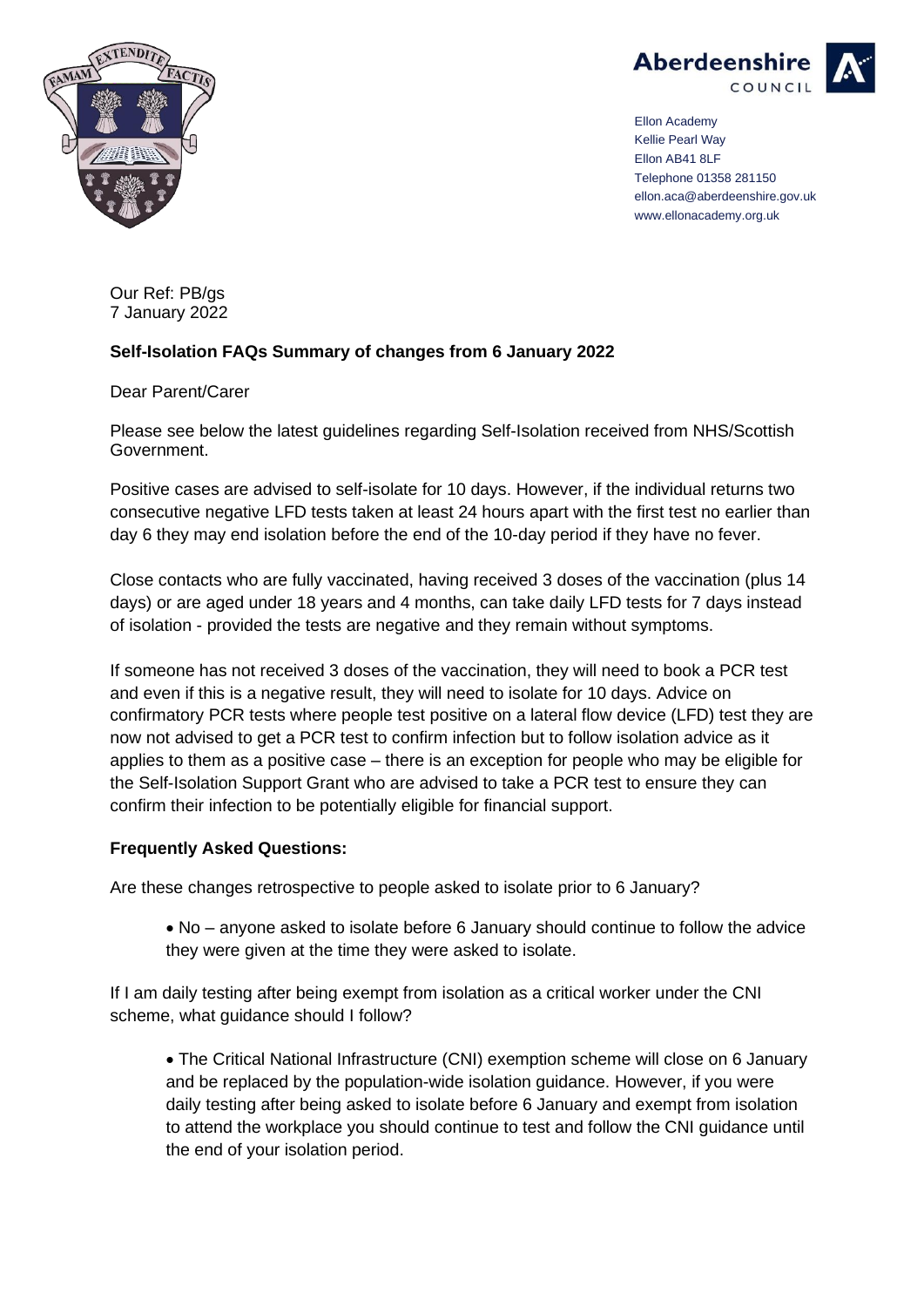If I have a positive LFD test but I have Covid symptoms, should I take a PCR test?

• Yes, people with Covid symptoms should continue to take a PCR test, regardless of whether or not they have a positive LFD. People who test positive on an LFD but have no Covid symptoms should treat that as a positive test and follow the isolation guidance that applies to them. For further guidance on self-isolation, please visit NHS Inform.

I have symptoms of Covid-19, do I need to book a PCR test or do an LFD test?

• PCR and LFD tests work in different ways to identify people who have COVID-19 infection. If you have any symptoms – a new continuous cough, high temperature or loss/change of taste/smell - you should book a PCR test as soon as a slot is available.

What are LFD tests for?

• You should use an LFD test twice a week and prior to travelling and socialising with non-household members and vulnerable individuals. LFDs can be used to end isolation early a positive case if you return two consecutive negative LFD tests taken at least 24 hours apart with the first test no earlier than day 6 and provided you have no fever. They can also provide a safe alternative to isolation if you are a contact who has received your booster vaccination, or you are aged under 18 years and 4 months. You will no longer have to isolate but can use daily LFDs for 7 days to keep checking for any infection that may be incubating.

If I have symptoms, does my household need to isolate whilst I wait my PCR results?

• Some of your household may need to isolate. If they are not fully vaccinated, they will need to isolate. If they are a fully vaccinated adult or under 18 years and 4 months, they do not need to isolate if they continue to return daily negative LFDs until the test result is received and follow appropriate guidance thereafter.

My PCR was positive, what should members of my household do?

• All household members who have symptoms should isolate immediately and book a PCR test.

• Fully vaccinated household members (three doses with a final dose at least 14 days ago) and household members aged under 18 years and 4 months may take 7 daily LFD tests as an alternative to isolation so long as they do not have symptoms and test negative each day;

• Anyone aged over 18 years 4 months who has less than three vaccine doses should book a PCR test and, even if negative, isolate for 10 days.

I have a continuous cough but can't get a PCR slot – what do I do?

• You may have to wait a little longer than you normally would, given the demand. You should keep trying as new slots become available on the booking portal throughout the day. We've prioritised essential workers for onsite appointments, as well as those at highest risk and those eligible for new treatments. You should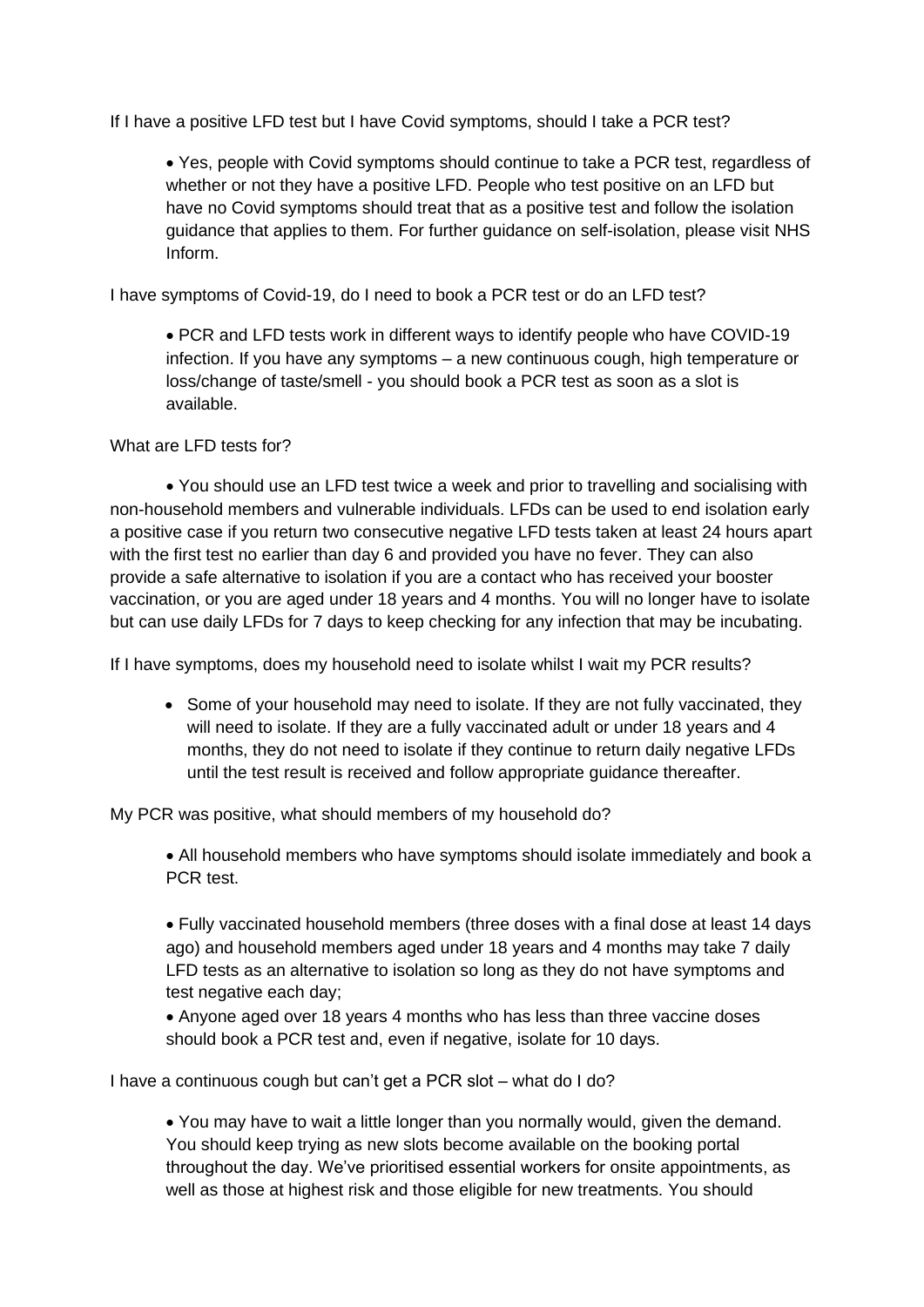continue to self-isolate until you receive your PCR test result. For further guidance on self-isolation, please visit NHS Inform.

How long will it be before I get my PCR test results?

• Test results are usually returned within 24 to 48 hours, however during times of high demand turnaround times are generally within 72 hours.

I have tested positive on an LFD test but have no symptoms, do I need a follow up PCR?

• Given the current high incidence and prevalence rates, there is no longer a requirement to book a PCR test to confirm the LFD positive result. You should only book a confirmatory PCR if the individual, parent/guardian or carer is planning on applying for the Self-Isolation Support Grant. Eligibility for the grant is that a person earns less than the real living wage, is asked by Test and Protect to isolate and will lose income as a result of isolating.

Where can I get LFD tests?

• LFD tests can be collected at a local pharmacy, collection point, regional and local test sites and can also be ordered online for home delivery. Pupils can pick up LFT tests from schools.

Do I have to report my LFD positive result?

• Yes, it is crucial you report your test result online as soon as possible, positive or negative. This enables us to understand the prevalence of COVID-19 in the country and, for those with positive results, so the correct advice can be given to you and those you've been in close contact with, to prevent onward spread of coronavirus. This only takes a few minutes to do and you can report tests for the current day and the previous day.

I've heard LFDs aren't as reliable as PCRs and you sometimes get false positives – how effective actually are LFDs?

• LFD tests have shown themselves to be a very effective and reliable public health tool in stopping spread of the virus. LFDs have estimated specificity of at least 99.97%, meaning that fewer than 3 in every 10,000 tests will result in a false positive result.

My child is under 5 years old, do they need to do a test if they're identified as a close contact?

• Under 5-year-olds are encouraged but not required to take a test.

I've been identified as a close contact, but I've had a positive PCR in the last 90 days, should I test?

• If you have tested positive on a PCR test within the last 90 days you should take an LFD instead of a PCR test. Self-Isolation For further guidance on self-isolation, please visit NHS Inform.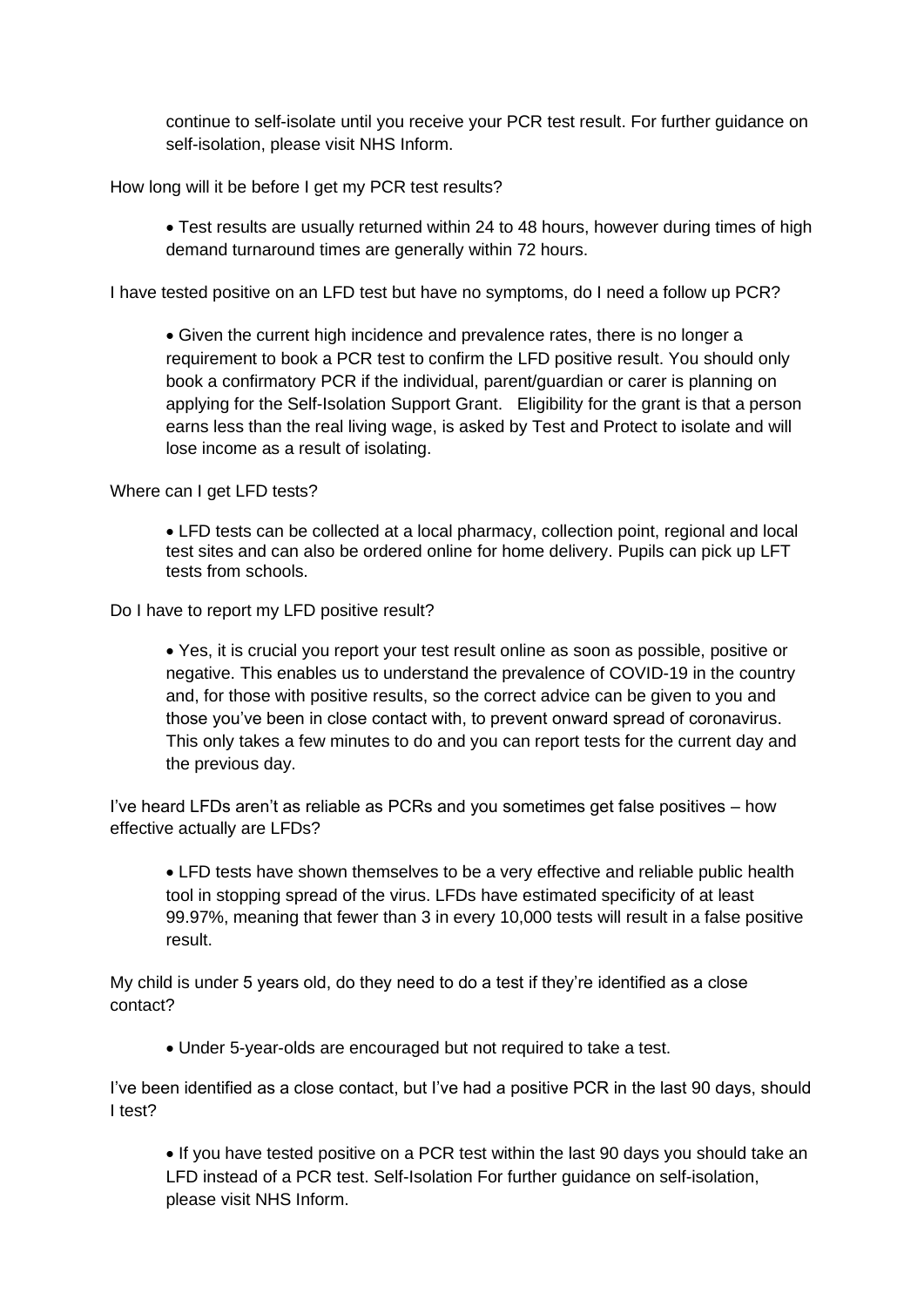I'm on day 5 of isolation as an index case and I have returned a negative LFD. If I take another on day 6 can I leave isolation early, as long as they're 24 hours apart?

• No, you will only be eligible to end isolation as an index case early if your LFD tests are taken after day 6, taken 24 hours apart, are negative and provided you do not have a fever.

What does fully vaccinated mean now for the purposes of self-isolation policy?

• Fully vaccinated now means an individual having received both primary doses and a booster dose of an MHRA approved vaccine, plus 14 days for protection to build. You need to have been fully vaccinated by the time the contact occurred, e.g., if the case is in your house you need to have been boosted 14 days before their onset of symptoms.

Why are 2 doses now not enough to be eligible to end isolation early as a close contacts?

• Whilst 2 doses of the vaccination do provide some level of protection in relation to Omicron, we know that the booster programme offers much higher level of protection than 2 doses of the vaccine. More than 90% of COVID cases in Scotland are now confirmed as Omicron. Given ongoing transmission risk and the need to dampen transmission, 3 doses of the vaccination for individuals are essential to achieving this. Two doses are no longer enough.

Are there different rules for household close contacts and non-household close contacts?

• No, following the policy change, we do not differentiate between household and non- household close contacts. I have just finished a period of self-isolation as a nonvaccinated close contact.

What happens if I'm identified as a close contact again?

• You may be asked by Test and Protect to self-isolate and book a test again if you are identified again as a close contact of another person who is a confirmed case. It is possible that people will have to self-isolate more than once – perhaps multiple times – if they are identified as a close contact of separate cases on several different occasions. The best way to reduce the likelihood of being asked to self-isolate is to get your third dose of the vaccine.

I need support whilst I'm self-isolating – what is available?

• Workers who earn less than the real living wage and have been asked to isolate by Test and Protect may be eligible for the £500 Self-Isolation Support Grant. Practical support such as food or essential medicine deliveries are available through the local self-isolation assistance service. For further guidance on self-isolation, please visit NHS Inform. Coronavirus helpline – available at 0800 111 4000, Monday to Friday 9am to 5pm – to ensure people required to self-isolate have the support they need.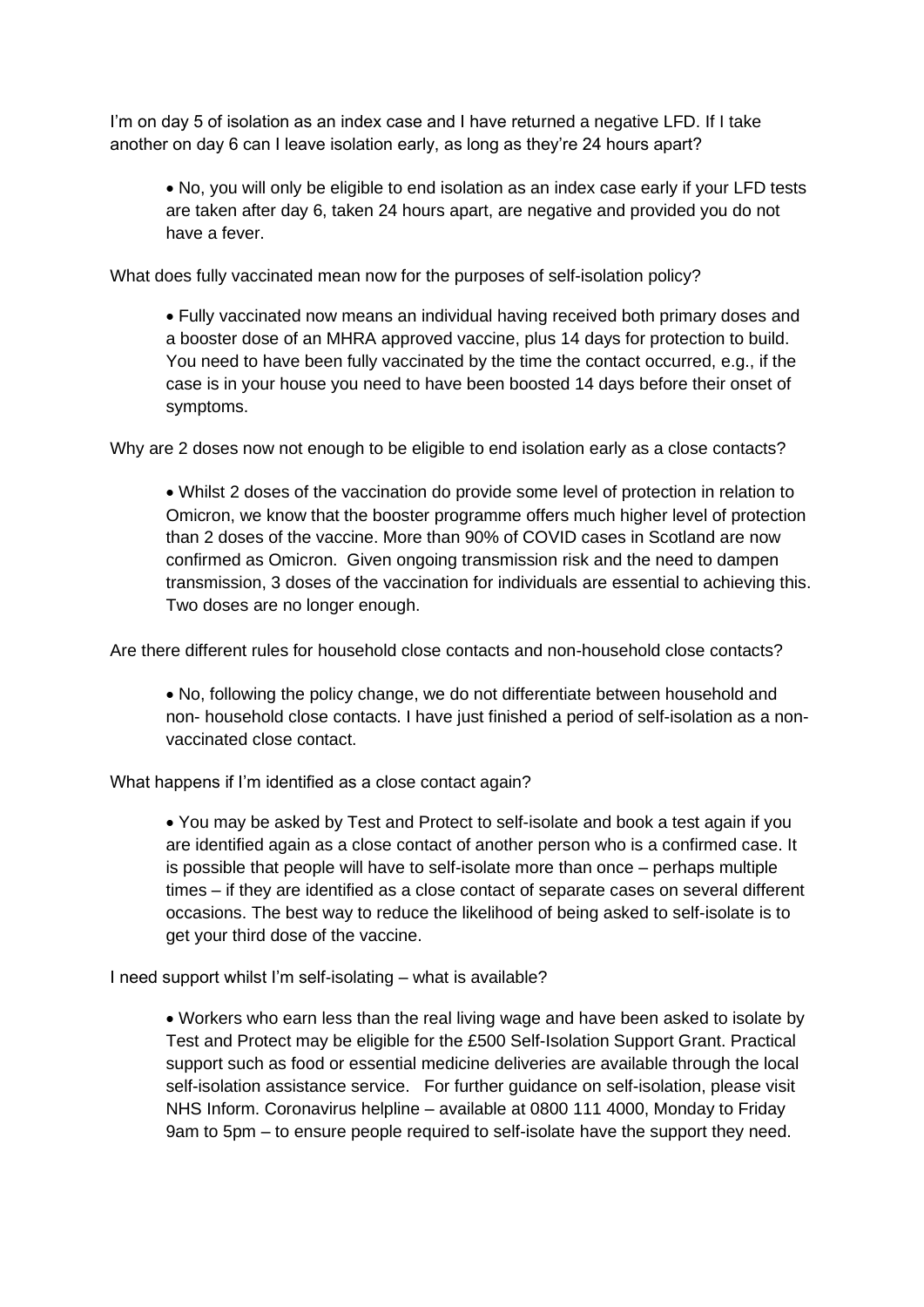Is there a limit on how many times I can apply for the Self-Isolation Support Grant?

• No. Individuals can claim more than once as long as they meet the eligibility criteria for each individual claim. However, a claim cannot be made more than once for the same period if periods of self-isolation overlap. The initial 10-day self-isolation period must be completed first, before a new claim can be made. Any continuous period of more than 10 days will only enable one SelfIsolation Grant. Provision outside that may lie with other social security benefits.

I meet the criteria to end isolation early, is there anything else I should be doing as a precaution?

• You should avoid all non-essential contact with people outside your household, wearing a face covering in enclosed spaces, limiting contact with anyone who is at highest risk including not visiting people in care homes or hospitals (unless essential and agreed with care home or hospital staff in advance) until 10 days after contact with a positive case . You should continue to take part in twice weekly LFD testing for the general population (beyond any required LFD tests in what would have been your isolation period).

Are there any exemptions to self-isolation close contacts policy?

• There are no exemptions for unvaccinated close contacts, all of these individuals will need to self-isolate for 10 days. However, those who are medically unable to be vaccinated or participating in vaccine trials are eligible for the contact self-isolation exemption in line with the fully vaccinated population.

Why do you specify 18 years and 4 months as the cut-off point before being viewed as an adult?

• As the majority of under 18s are not currently offered a booster setting this age range at 18 years and 4 months ensures that people turning 18 have sufficient time to get their booster once they are eligible.

Previously, I was allowed to return to work as a close contact due to the critical national infrastructure self-isolation exemption – does this still apply?

• The CNI exemption scheme has now closed as the wider population changes introduced effectively replicate the exemption enabled by the CNI scheme. During its time of operation, the scheme was vital in ensuring that specific critical national industries were able to operate with the requirements around. For further guidance on self-isolation, please visit NHS Inform. Testing and risk ensuring this was balanced with the health and clinical risks to individuals in the workforce.

Why are the Scottish Government making these changes?

• We have been considering the current trends in infection and progress with the booster programme carefully, alongside clinical experts. These changes have been made, cautiously, given the high percentage of population protection against COVID-19 due to the booster programme and the evidence showing strong reliability of LFD